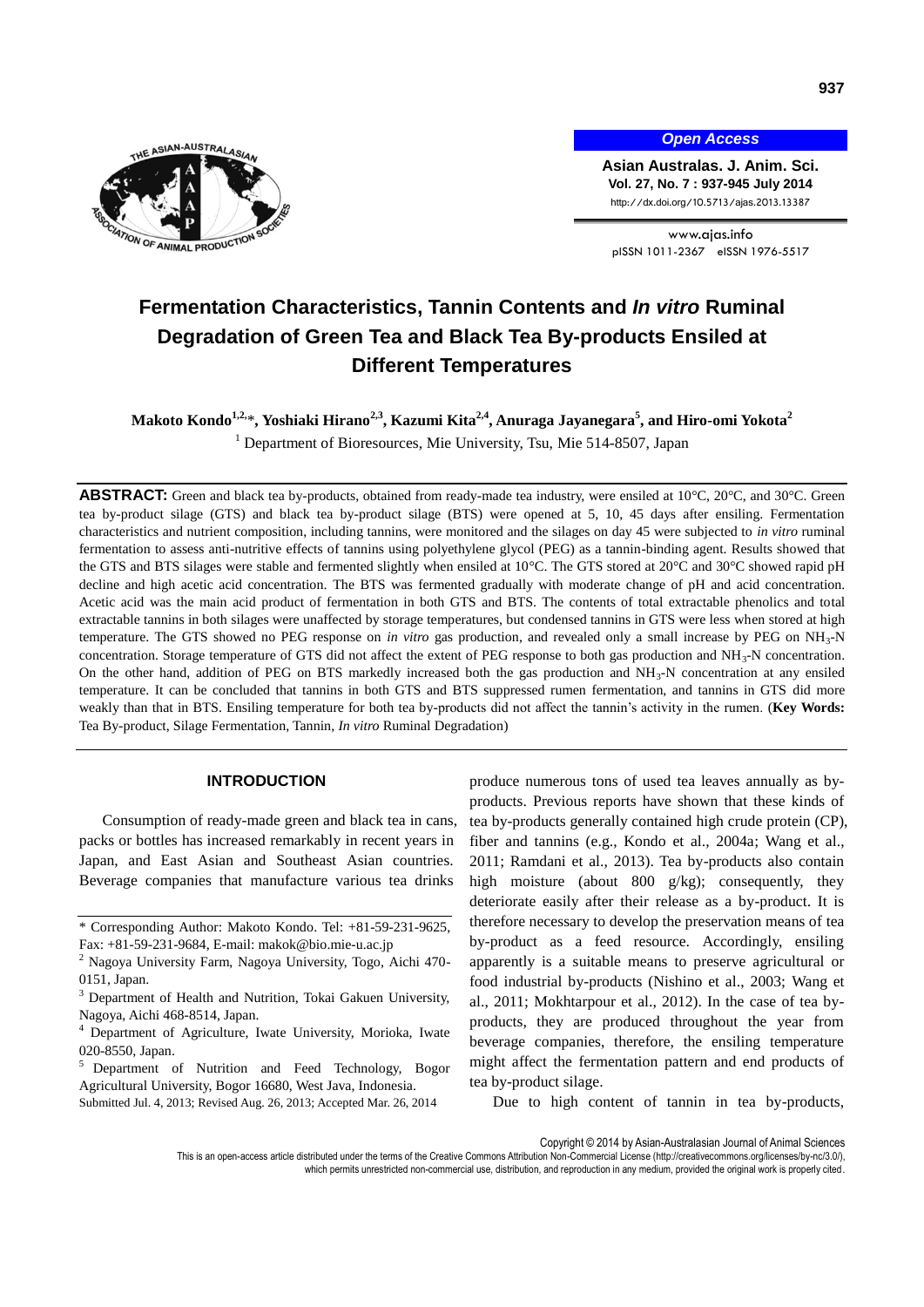attention must be given to tannin's activity when they are used instead of commercial feed in livestock production. Many investigations into beneficial and problematic effects of tannin on ruminant nutrition have been reported (Waghorn, 2008). Ingestion of moderate level of tannin increase the absorption of amino acids from small intestine, improve animal performance and so on (Waghorn, 2008; Pathak et al., 2013; Hymes-Fecht et al., 2013). On the other hand, animals fed tannin-rich diets showed decreased feed intake, increased fecal N excretion, reduced digestibility, and less ruminal degradability (Waghorn, 2008; Tan et al., 2011; Kozloski et al., 2012). Effects of tannin on feed degradability have been studied in several ways, e.g., *in sacco* and *in vitro*. For these methods, polyethylene glycol (PEG) has been used as a tannin binding agent in a bioassay system that shows the effects of tannin on nutrient degradability in the digestive tract, especially in the rumen (Rubanza et al., 2003; Bhatta et al., 2012).

This study examines the fermentation characteristics and changes in phenolics and tannin contents of green tea and black tea by-products ensiled at different temperatures. PEG is also used in this study to bind tannins in order to examine the effects of ensiling on *in vitro* ruminal fermentation responses to tannins.

#### **MATERIALS AND METHODS**

#### **Silage preparation**

Green and black tea by-products were acquired from a local ready-made tea drink factory, and moved to Nagoya University Farm in a few hours. Approximately 700 g of tea by-products were packed into polyethylene bags (255  $mm \times 350$  mm $\times 0.08$  mm) and tying with string after removing air to close the upside of each bag. Bags were stored at three different temperatures, 10°C, 20°C, and 30°C in climate chambers, and opened 5, 10 and 45 days after ensiling. Silages were made in triplicates for each temperature and ensiling period.

# *In vitro* **ruminal gas production and ammonia production**

The samples of tea by-products before ensiling and their silages on day 45 were incubated *in vitro* with rumen fluid in calibrated glass syringes (Menke and Steingass, 1988). Each sample was freeze-dried and ground to pass through 1mm screen. Rumen fluid was obtained before morning feeding from three castrated Japanese Shiba goats fed on 720 g hay and 180 g commercial concentrates that were offered in equal proportions twice a day. Prepared buffer solution and ruminal fluid were mixed at a ratio of 2:1. The 100 mL calibrated glass syringes containing 500 mg of samples with or without 1,000 mg of PEG (MW:6,000) and 40 mL of buffered rumen fluid were incubated in a water bath at 39°C in triplicates (Getachew et al., 2000). Gas production was measured at 3, 6, 9, 12 and 24 hours, and at the end of the incubation, the fermentation fluid was collected from the syringes. After centrifugation (1,090×*g*), the supernatant was collected and frozen at  $-30^{\circ}$ C until ammonia nitrogen ( $NH_3-N$ ) analysis.

#### **Chemical and microbial analyses**

Dry matter (DM) was determined by oven drying at 60°C for 48 h. Twenty g of tea by-products and their silages were macerated with 100 mL of distilled water. The macerate was filtered, and the filtrate was subjected to determination of pH, lactic acid, acetic acid, propionic acid, butyric acid, and  $NH<sub>3</sub>-N$ . The pH values and lactic acid concentrations were measured potentiometrically and colorimetrically, respectively (Barnett, 1951). Concentrations of acetic acid, propionic acid, and butyric acid were detected with a gas chromatograph using a FAL-M column (Shimadzu Co., Kyoto, Japan).  $NH<sub>3</sub>-N$  of silage was determined by steam distillation. Silages were weighed before and after ensiling, and the DM loss was calculated. Viable counts of lactic acid bacteria (LAB) associated with original tea by-products and the silages were measured using de Man, Rogosa, Sharpe (MRS) agar plate. The counts were expressed as colony forming unit (cfu) on a fresh matter (FM) base. Samples were freeze-dried and ground to pass through 1 mm screen for the following analysis. Buffering capacity of materials was measured by titration using the dried sample (Playne and McDonald, 1966). Total nitrogen (N) content was determined by the Kjeldahl method and CP content was calculated as 6.25×N. Neutral detergent fiber (NDF), acid detergent fiber (ADF) and acid detergent lignin (ADL) were analyzed as outlined by Van Soest et al. (1991). Cellulose and hemicellulose were calculated by subtracting ADL from ADF and ADF from NDF, respectively. Neutral detergent insoluble CP (NDICP) and acid detergent insoluble CP (ADICP) were determined by the method of Licitra et al. (1996). Watersoluble carbohydrate (WSC) concentrations were determined using the anthrone reaction rate assay (Koehler, 1952). Total extractable phenols (TEPH), total extractable tannins (TET), and condensed tannins (CT) of freeze-dried samples were analyzed by the methods of Makkar and Goodchild (1996). For *in vitro* gas production test, NH<sub>3</sub>-N in the culture was determined using the indophenol reaction (Weatherburn, 1967).

#### **Statistical analyses**

Fermentation characteristics and chemical composition of silages on day 45 were analyzed by a one-way analysis of variance (ANOVA) and further tested using tukey's test to compare among various treatment means. Data of *in vitro* ruminal gas production and  $NH<sub>3</sub>-N$  concentration from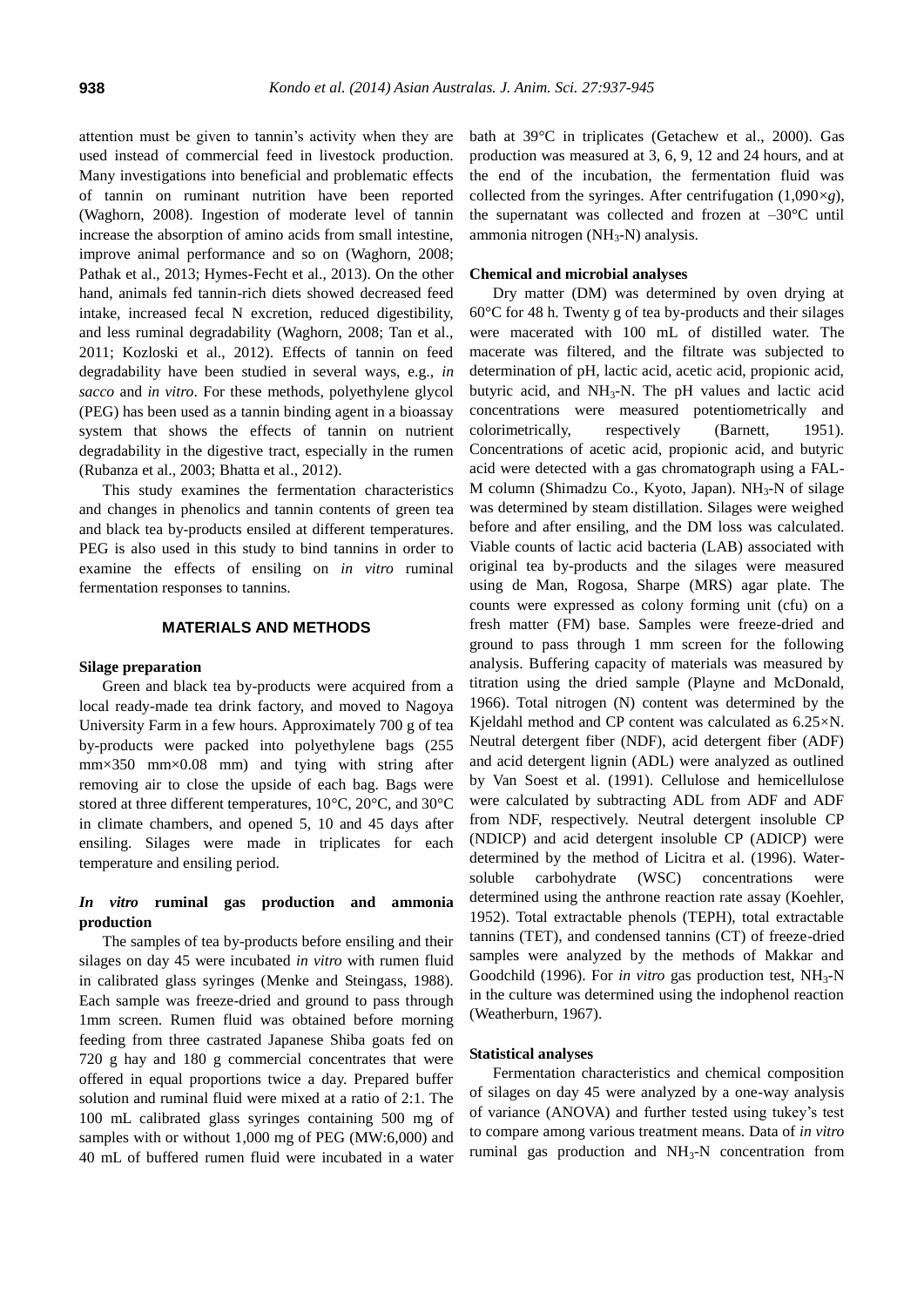materials and silages on day 45 were analyzed by ANOVA, taking into account different batch of rumen fluid for each incubation run, and tested using tukey's test as above. Effect of PEG on gas production and  $NH<sub>3</sub>-N$  concentration of incubated medium was analyzed by Student's t-test. All analyses were performed by SAS software version 9.3. (SAS Institute Inc., Cary, NC, USA).

## **RESULTS AND DISCUSSION**

## **Chemical composition of tea by-products**

Both tea by-products contained low DM, WSC, and buffering capacity (Table 1). The numbers of LABassociated with both kinds of tea by-products were high (about  $10^6$  cfu/g FM) as compared with forage (McDonald et al., 1991). CP contents in both tea by-products were close to 300 g/kg DM that were in consistent with Wang et al. (2011). As CP fractions, slowly- and less-degradable protein in black tea by-product was assumed to be higher than in green tea by-product according to NDICP and ADICP contents, respectively (Licitra et al., 1996). Black tea byproduct had higher NDF content, which may be affected by the high NDICP content. The ADF and ADL were similar between two kinds of tea by-products. Phenolic compounds were comparable in both tea by-products and these levels were moderate as compared with some tropical browse

**Table 1.** Chemical characteristics and lactic acid bacteria of green and black tea by-product before ensiling

|                                | Green tea       | Black tea       |  |
|--------------------------------|-----------------|-----------------|--|
| <b>Attributes</b>              | by-product      | by-product      |  |
| Dry matter $(DM, g/kg)$        | $196 \pm 0.9$   | $183 \pm 1.1$   |  |
| Water soluble carbohydrate     | $10\pm0.2$      | $11 \pm 0.4$    |  |
| (g/kg DM)                      |                 |                 |  |
| Buffering capacity             | $206 \pm 2.3$   | $186 + 2.2$     |  |
| $(\text{meq/kg} \text{DM})$    |                 |                 |  |
| Lactic acid bacteria           | $6.28 \pm 0.08$ | $6.28 \pm 0.12$ |  |
| $(\log_{10} c \text{fu/g FM})$ |                 |                 |  |
| $CP$ (g/kg DM)                 | $292 \pm 1.9$   | $290 \pm 1.3$   |  |
| NDICP $(g/kg CP)$              | $165 \pm 6.4$   | $519 \pm 6.0$   |  |
| ADICP(g/kg CP)                 | $70+2.1$        | $99 \pm 2.0$    |  |
| $NDF$ (g/kg DM)                | $386 \pm 6.0$   | $466 \pm 9.0$   |  |
| ADF(g/kg DM)                   | $289 \pm 4.2$   | $277 \pm 5.1$   |  |
| ADL(g/kg DM)                   | $96 \pm 0.9$    | $93 \pm 1.3$    |  |
| Hemicellulose (g/kg DM)        | $97 \pm 3.4$    | $189 \pm 7.3$   |  |
| Cellulose $(g/kg DM)$          | $193 \pm 4.9$   | $184 \pm 3.5$   |  |
| TEPH $(g/kg DM)$               | $81 \pm 2.1$    | $94 \pm 0.9$    |  |
| TET(g/kg DM)                   | $74 \pm 2.5$    | $70 \pm 1.2$    |  |
| $CT$ (g/kg DM)                 | $21 \pm 0.4$    | $11 \pm 0.4$    |  |

cfu, colony forming unit; FM, fresh matter; CP, crude protein; NDICP, neutral detergent insoluble CP; ADICP, acid detergent insoluble CP; NDF, neutral detergent fiber; ADF, acid detergent fiber; ADL, acid detergent lignin; TEPH, total extractable phenolics; TET, total extractable tannins; CT, condensed tannins.

species (Osuga et al., 2005).

## **Fermentation characteristics of tea by-products ensiled at different temperatures**

The GTS and BTS stored at 10°C showed small changes in pH,  $NH_3-N$  and acid production for ensiling periods (Figures 1 and 2). At low temperatures, such as those of winter season, tea by-product silage produced only a small amount of acid with high pH, but the condition could be stabilized if the by-products were packed without air. The GTS stored at 20°C and 30°C showed a rapid decrease of pH around 5 days after ensiling. Subsequently, the pH was maintained below 4.2 during ensiling. On the other hand, the BTS stored at  $30^{\circ}$ C exhibited the lowest pH (4.28), followed by 20 $\degree$ C (4.48) and 10 $\degree$ C (5.26) (p<0.05). A rapid pH decrease was apparent in the silage stored at 30°C until day 5 and gradual decrease at 20°C through ensiling period. Specific characteristics of tea by-product silages were the organic acid contents. Both GTS and BTS stored at 20°C and 30°C contained acetic acid mainly, resulting in a pH decrease. Acetic and propionic acid in GTS were produced mainly at early stages of ensiling, but they increased gradually in BTS stored at  $20^{\circ}$ C and  $30^{\circ}$ C through ensiling periods. In contrast to acetic acid, lactic acid was low in GTS and negligible in BTS. On day 45, the lactic acid content of GTS was the highest in stored at  $20^{\circ}$ C (9.3 g/kg) DM), followed by at 30 $\degree$ C and 10 $\degree$ C (<3.8 g/kg DM). Lactic acid in BTS was not detected during 10 days at any temperature; it was present in small quantities on day 45 (0.2 g/kg DM). Counts of LAB in both silages increased during 5 days of ensiling and they maintained above  $10<sup>6</sup>$ cfu/g FM at all temperatures. However, these high LAB counts did not effect on lactic acid concentration in GTS and BTS. The pH decrease was almost parallel with the increase of acetic acid. Although acidification by acetic acid is less prevalent than that by lactic acid, GTS and BTS showed low pH, which could be due to the low buffering capacity of the materials compared with forage (200 to 600 meq/kg DM) (McDonald et al., 1991). Butyric acid was not detected in either GTS or BTS at 10°C and was low at 20°C and  $30^{\circ}$ C( $\lt$ 5 g/kg DM). The sum of lactic acid, acetic acid, propionic acid and butyric acid was high in GTS stored at both 20°C and 30°C (approximately 50 g/kg DM), but it was high only at 30°Cin BTS. According to the rate of pH decrease and acid accumulation, green tea by-product can be more fermentable than black tea by-product by ensiling. GTS was preserved well with low pH, but effluent was also found at the bottom of bags when stored at 30°C for 45 days. Therefore, it is expected that lowering moisture contents through addition of high DM materials such as wheat bran and dried beet pulp might be more effective for preservation.

The  $NH<sub>3</sub>-N$  content was largely unchanged during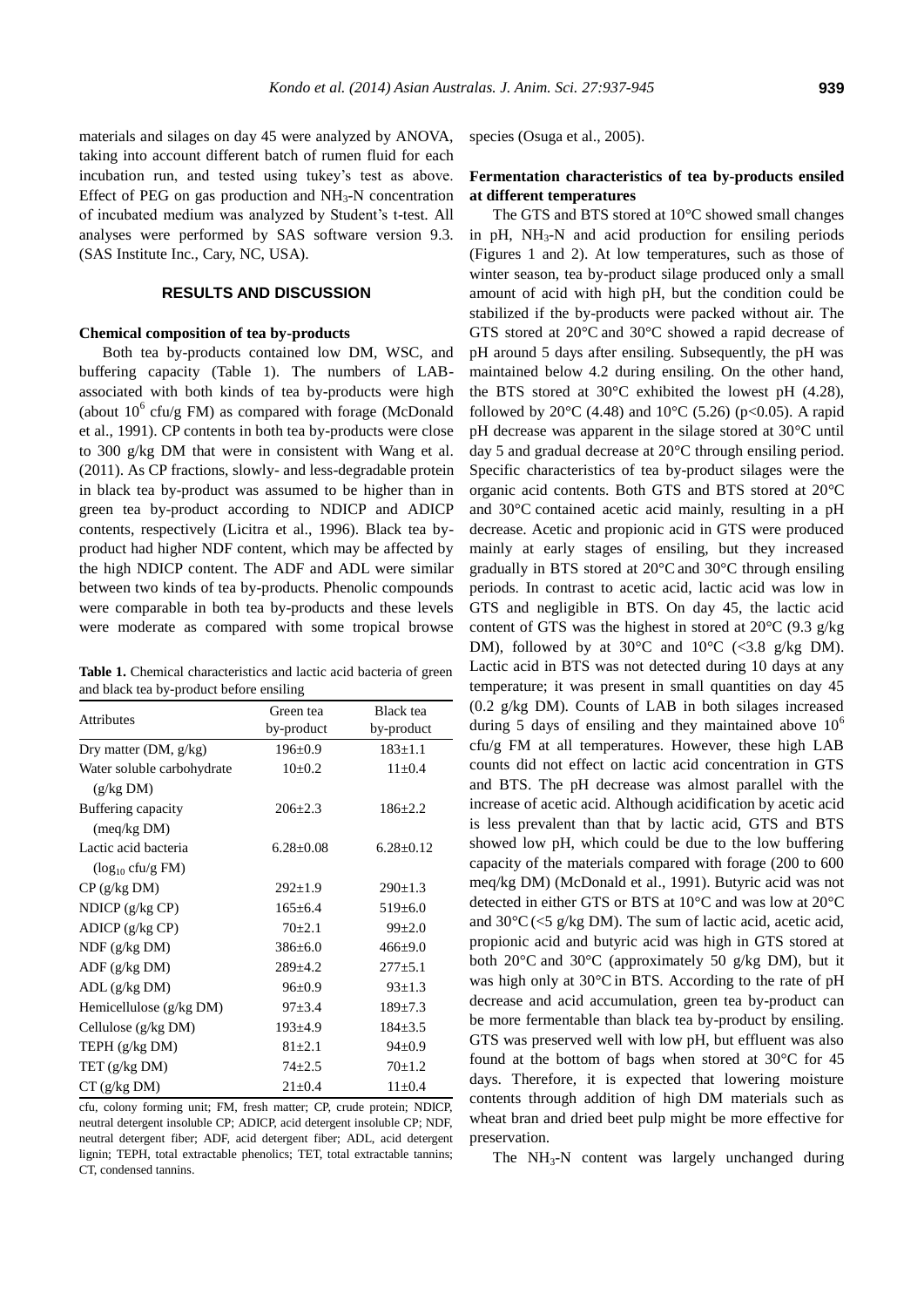

Figure 1. Changes in pH, numbers of lactic acid bacteria, fermented products, and DM loss of green tea by-product silage ensiled at 10°C (o), 20°C (■) and 30°C (▲). Data were collected on 0, 5, 10, and 45 days after ensiling. Points indicate mean values of triplicates silos with standard errors represented by vertical bars.

ensiling and was low  $\langle$  <5 g/kg N) indicating that proteolysis in tea by-product occurred only slightly during ensiling. In general, low pH suppresses the growth of proteolytic bacteria, such as clostridia, thereby engendering low  $NH<sub>3</sub>-N$ contents. In tea by-product silage, it was also presumed that phenolic compounds in tea by-products suppressed clostridial fermentation, which is supported by Ishihara et al. (2001) who reported that tea polyphenols numerically decreased clostridia in bovine intestines. Low  $NH<sub>3</sub>-N$  contents in GTS and BTS might also be attributable to heatdamaged protein when processing tea leaves after harvesting (Graham, 1992). Another mechanism of the low proteolysis might be occurred by the presence of tanninprotein complexes in GTS and BTS. It had been reported that tannins are interacted with plant leaf protein and make insoluble complexes under pH 3.5 to 5.5 (Perez-Maldonado et al., 1995). The pH of GTS and BTS on 45 days after ensiling ranged from 4.1 to 5.3 in the present study that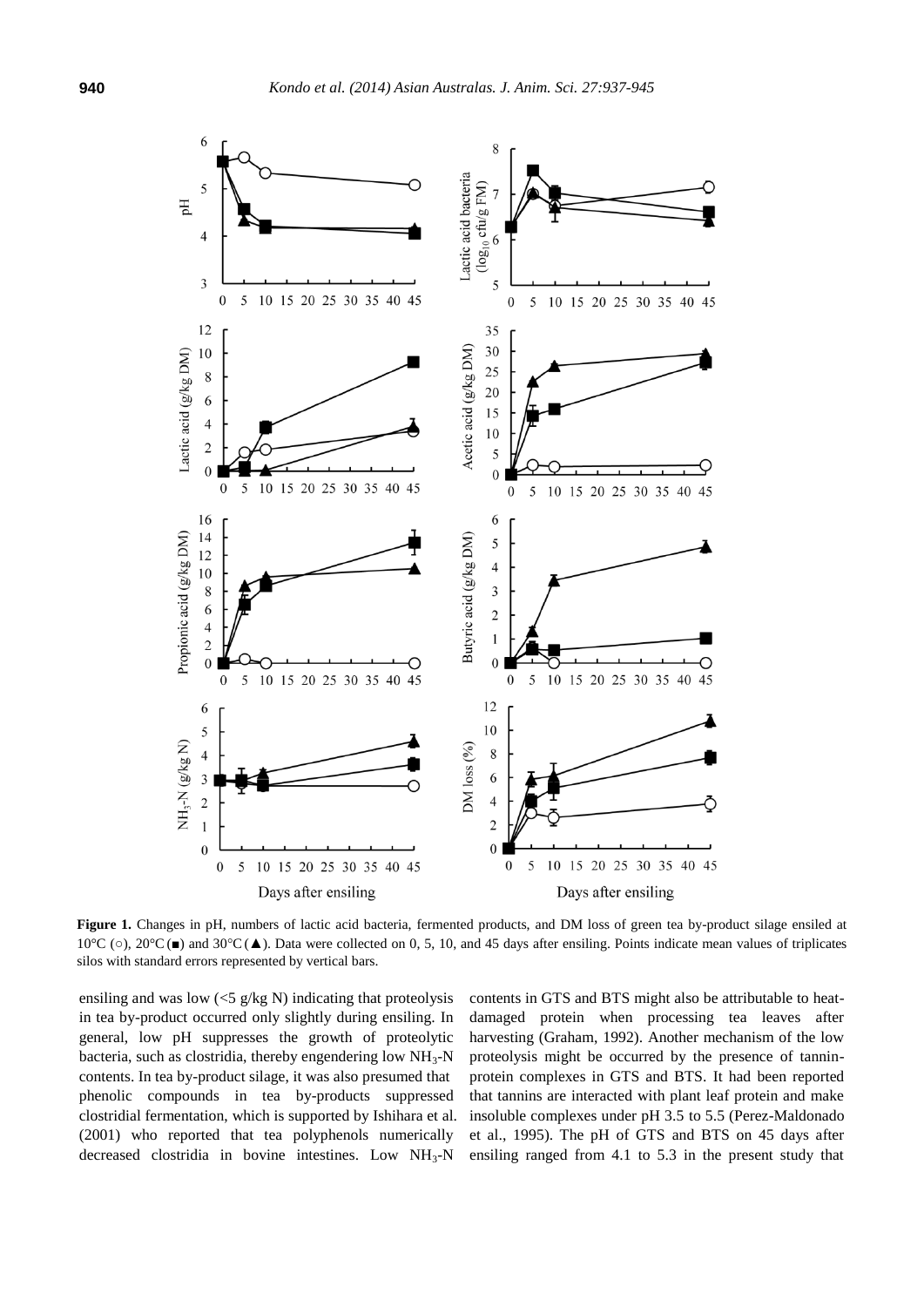

**Figure 2.** Changes in pH, numbers of lactic acid bacteria, fermented products, and DM loss of black tea by-product silage ensiled at 10°C (○), 20°C (■) and 30°C (▲). Data were collected on 0, 5, 10, and 45 days after ensiling. Points indicate mean values of triplicates silos with standard errors represented by vertical bars.

indicated some parts of proteins in GTS and BTS made complexes with tannins. It can also be estimated that these complexes cannot be degraded during ensiling since Albrecht and Muck (1991) reported that a negative correlation between tannin contents and non-protein N concentrations in legume silage. Salawu et al. (1999) also demonstrated that the contents of soluble proteins in grass silage decreased through addition of tannin powder. According to these reports, GTS and BTS could be expected to have several factors including tannins and form

of proteins that prevent from proteolysis during ensiling. The DM loss of GTS stored at 30°C was highest, followed by 20 $\degree$ C and 10 $\degree$ C (p<0.05). The loss of GTS occurred mainly during 5 days after ensiling; after 10 days, a greater DM loss was apparent at 20 °C and 30 °C, but stable at 10 °C. On the other hand, the DM loss of BTS occurred mainly 10 days after ensiling. These results also supported the difference of fermentation status between GTS and BTS, as discussed above.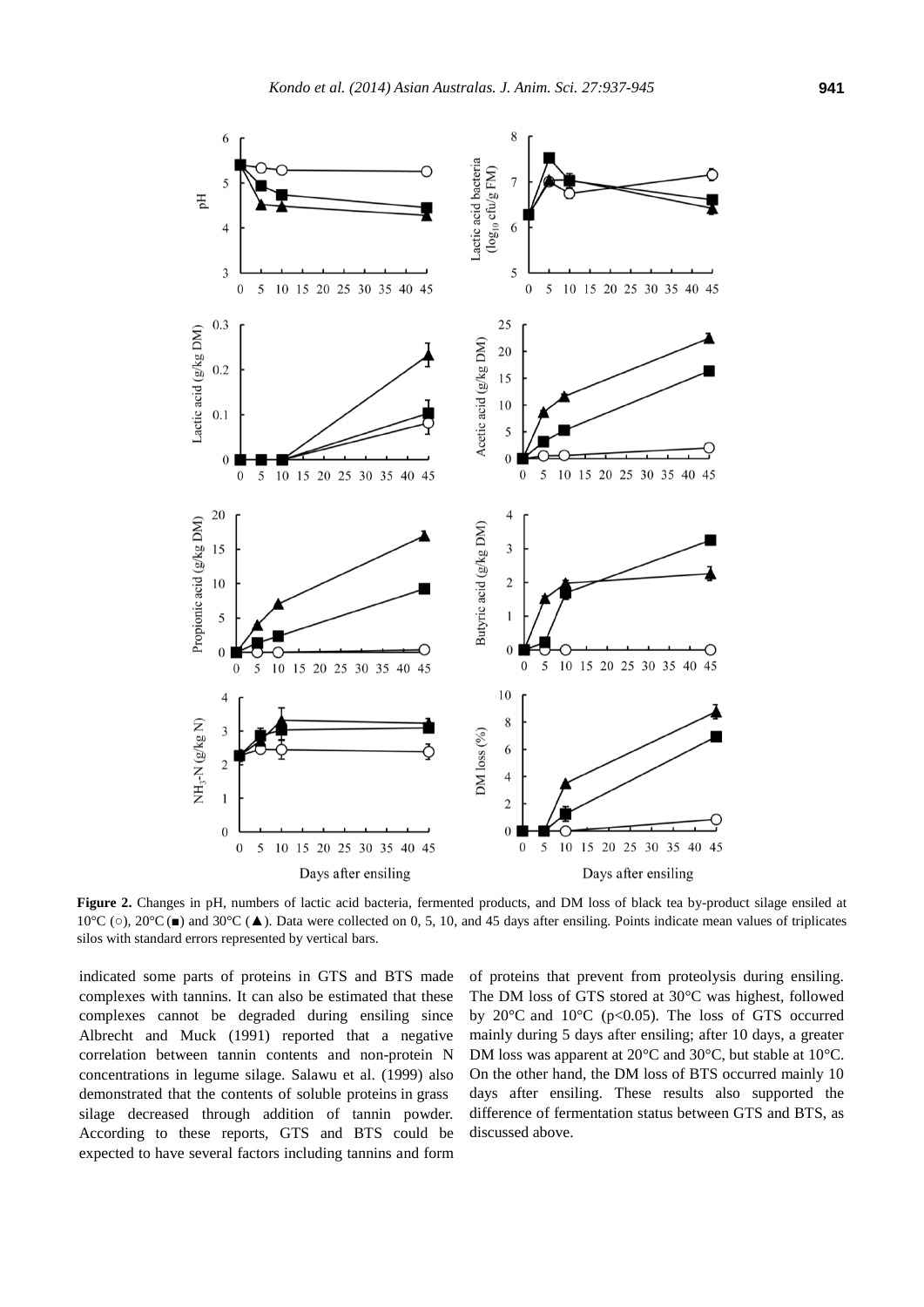# **Chemical composition of tea by-products ensiled at different temperatures**

Proteins, fibers and phenolic compounds of GTS and BTS are presented in Table 2 and Figure 3. Protein fractions and fiber content were significantly affected by ensiling temperature ( $p<0.05$ ). Ensiling temperatures did not affect TEPH and TET contents on day 45 in either GTS or BTS, but temperature did affect the CT contents. In GTS, CT content at 20°C and 30°C was significantly lower than at 10°C (p<0.05). The CT contents in GTS stored at 20°C and 30°C decreased at early stages of ensiling, but increased at 10°C (Figure 3). Our previous reports also showed that CT contents in mixed silage including green tea by-product stored at 30°C was lower than at 15°C (Kondo et al., 2006). These results demonstrate that CT in green tea by-product might be degraded in higher temperatures. Although statistical differences were apparent for CT contents in BTS, the contents were not changed greatly by ensiling temperature. Ott et al. (2005) reported that TEPH, TET, and CT in tannin-containing sorghum grain decreased during ensiling. Osawa et al. (2000) identified lactobacilli producing tannin-degrading enzyme from fermented foods. Therefore, it would be possible to cleave the molecular bond in phenolics during ensiling. On the other hand, some reports have shown the increase of TEPH content during fermentation process, as shown in pearl millet and oat (Khetarpaul and Chauhan, 1991; Kondo et al., 2004b). Nishino et al. (2007) reported that the changes of major polyphneol molecules in green tea leaf during ensiling and showed that TEPH content slightly increased, while the content of  $(-)$ -epicatechin gallate  $(ECG)$  and  $(-)$ -

**Table 2.** Chemical composition of green and black tea by-product silage on 45 days after ensiling at different temperatures

| onage on 45 days and ensuing at university temperatures |                  |                  |                 |            |  |  |
|---------------------------------------------------------|------------------|------------------|-----------------|------------|--|--|
| <b>Attributes</b>                                       | $10^{\circ}$ C   | $20^{\circ}$ C   | $30^{\circ}$ C  | <b>SEM</b> |  |  |
| Green tea by-product silage                             |                  |                  |                 |            |  |  |
| CP (g/kg DM)                                            | 307              | 316              | 292             | 5.6        |  |  |
| NDICP (g/kg CP)                                         | 121 <sup>b</sup> | $115^{b}$        | $135^{\circ}$   | 2.8        |  |  |
| ADICP (g/kg CP)                                         | $57^{\rm b}$     | 66 <sup>a</sup>  | 68 <sup>a</sup> | 1.8        |  |  |
| NDF (g/kg DM)                                           | 358              | 351              | 368             | 6.7        |  |  |
| ADF(g/kg DM)                                            | 277              | 296              | 303             | 6.9        |  |  |
| ADL (g/kg DM)                                           | 91 <sup>b</sup>  | 101 <sup>a</sup> | $104^{\rm a}$   | 1.8        |  |  |
| Hemicellulose (g/kg DM)                                 | 81 <sup>a</sup>  | $55^{\circ}$     | $65^{\rm b}$    | 2.2        |  |  |
| Cellulose (g/kg DM)                                     | 187              | 196              | 198             | 5.1        |  |  |
| TEPH (g/kg DM)                                          | 87               | 98               | 92              | 4.3        |  |  |
| TET (g/kg DM)                                           | 71               | 77               | 73              | 4.0        |  |  |
| $CT$ (g/kg DM)                                          | $35^{\circ}$     | 9 <sup>b</sup>   | 11 <sup>b</sup> | 1.3        |  |  |
| Black tea by-product silage                             |                  |                  |                 |            |  |  |
| CP (g/kg DM)                                            | $287^{\circ}$    | 306 <sup>b</sup> | $313^a$         | 1.3        |  |  |
| NDICP $(g/kg CP)$                                       | 539              | 529              | 554             | 6.7        |  |  |
| ADICP (g/kg CP)                                         | $102^{\rm a}$    | 87 <sup>b</sup>  | $78^{\circ}$    | 2.0        |  |  |
| NDF (g/kg DM)                                           | 479 <sup>b</sup> | 493 <sup>b</sup> | $520^{\circ}$   | 7.3        |  |  |
| ADF (g/kg DM)                                           | 246              | 250              | 255             | 4.9        |  |  |
| ADL(g/kg DM)                                            | 83               | 86               | 84              | 5.0        |  |  |
| Hemicellulose (g/kg DM)                                 | 234              | 243              | 265             | 8.2        |  |  |
| Cellulose (g/kg DM)                                     | 163              | 163              | 171             | 3.8        |  |  |
| TEPH (g/kg DM)                                          | 95               | 94               | 91              | 2.2        |  |  |
| TET (g/kg DM)                                           | 69               | 70               | 64              | 2.2        |  |  |
| CT (g/kg DM)                                            | $12^a$           | 10 <sup>b</sup>  | $12^{\rm a}$    | 0.4        |  |  |

SEM, standard error of the mean; CP, crude protein; NDICP, neutral detergent insoluble CP; ADICP, acid detergent insoluble CP; NDF, neutral detergent fiber; ADF, acid detergent fiber; ADL, acid detergent lignin; TEPH, total extractable phenolics; TET, total extractable tannins; CT, condensed tannins.

Means with the different letter (a-c) in a row are significantly different  $(p<0.05)$ .



**Figure 3.** Changes in total extractable phenolics (TEPH), total extractable tannins (TET) and condensed tannins (CT) of green (above) and black (below) tea by-product silage stored at 10°C ( $\circ$ ), 20°C ( $\bullet$ ) and 30°C ( $\blacktriangle$ ). Data were collected on 0, 5, 10, and 45 days after ensiling. Points indicate mean values of triplicates silos with standard errors represented by vertical bars.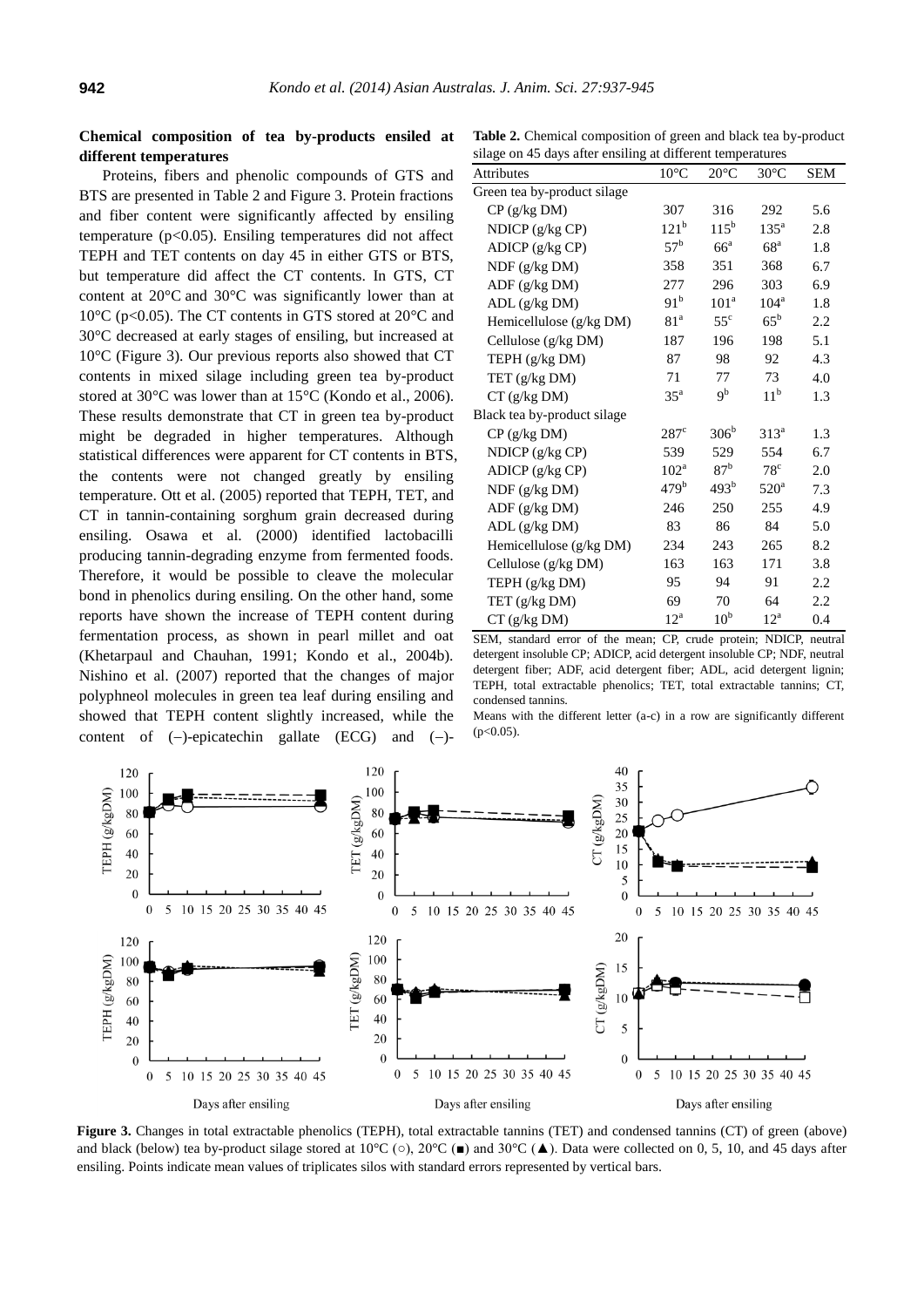epigallocatechin gallate (EGCG) decreased, but that of  $(-)$ epigallocatechin did not change. Their report implied that gallic acid of B-ring in ECG and EGCG can be liberated. The Folin-Ciocalteu methods to determine TEPH and TET contents are based on the reducing power of hydroxyl function of phenolics to molybdic acid. Therefore, the reaction to Folin solutions would not correspond directly to the amounts of phenolic compounds. It is possible that the reducing power was increased by cleavage of small amount of high molecular phenolic compounds to large amounts of low molecular phenolics. These differences among the studies of tannin contents during ensiling are attributable to various structures of phenolic compounds in plants.

### *In vitro* **ruminal fermentation**

Both gas production and ruminal  $NH<sub>3</sub>-N$  concentration were higher in GTS than those in BTS, indicating the higher nutritive potential of GTS as compared to BTS. Higher ensiling temperatures showed significantly lower gas production ( $p<0.05$ , Table 3), which would result from the fact that the loss of fermentable carbohydrates during ensiling was higher at 20°C and 30°C than at 10°C. *In vitro* gas production test with PEG on tannin-rich forage has been a valuable tool to assess effects of tannin on feed degradation in the rumen (Makkar et al., 1995; Getachew et al., 2000). Many researches showed that PEG addition increased *in vitro* gas production from most of tannin rich feeds (Getachew et al., 2000; Rubanza et al., 2003; Osuga et al., 2007). In the present study, despite the presence of tannins in GTS, gas production was not altered by PEG addition, accorded with some browse reported in Singh et al. (2005) and Osuga et al. (2007). Although it can be expected to have an increase in substrate degradability if tannins activity is reduced by PEG addition, a simultaneous large increase in gas production could simply a result in lower partitioning of nutrients to microbial protein synthesis (Singh et al., 2005). Gas production is a result of feed fermentation in rumen. Proportion of fermentation products depends on feed, especially CP and carbohydrates. But most of CP is degraded to amino acids and NH3, and give less gas. GTS could contain more degradable protein than BTS as expected from lower NDICP content in GTS. Small response of gas production to PEG addition from GTS implies that higher partitioning of fermentable nutrients in GTS to microbial protein synthesis. It can be also inferred that less contribution to gas production from fermentable carbohydrate in GTS due to supplemental tannin binding agents. On the contrary, the amount of gas produced from BTS was increased by PEG addition. The ratio of increase in BTS was unaffected by the ensiling temperature, which means that the ensiling temperature did not influence the extent of suppressive effect of BTS tannin on the ruminal gas production. The  $NH<sub>3</sub>-N$  concentration was increased by PEG addition from both GTS and BTS. These results were similar to those reported using tannin-containing tropical browse (Getachew et al., 2000). Tannins depress ruminal

**Table 3.** Effect of polyethylene glycol (PEG) treatment on *in vitro* gas production and ammonia nitrogen (NH<sub>3</sub>-N) from green and black tea by-product silage at 24 h after incubation

| Attributes                    | Day 0 | Day 45           |                    |                  |            |
|-------------------------------|-------|------------------|--------------------|------------------|------------|
|                               |       | $10^{\circ}C$    | $20^{\circ}C$      | $30^{\circ}$ C   | <b>SEM</b> |
| Gas production (mL/500 mg DM) |       |                  |                    |                  |            |
| Green tea by-product silage   |       |                  |                    |                  |            |
| No PEG                        | 83.9  | $76.4^{\rm a}$   | $68.2^{b}$         | $63.8^{b}$       | 1.9        |
| With PEG                      | 85.3  | $77.3^{\rm a}$   | 69.7 <sup>b</sup>  | $64.0^\circ$     | 1.2        |
| Increase $(\% )$              | 1.7   | 1.1              | 2.2                | 0.4              | 1.8        |
| Black tea by-product silage   |       |                  |                    |                  |            |
| No PEG                        | 58.4  | $54.8^{\rm a}$   | $47.7^{b}$         | $43.9^\circ$     | 0.6        |
| With PEG                      | 65.2  | $61.2^{a,*}$     | $52.8^{b,*}$       | $48.5^{\circ,*}$ | 0.3        |
| Increase $(\%)$               | 11.7  | 11.6             | 10.7               | 10.6             | 1.9        |
| $NH_3-N$ (mg/40 mL/500 mg DM) |       |                  |                    |                  |            |
| Green tea by-product silage   |       |                  |                    |                  |            |
| No PEG                        | 6.3   | 7.0 <sup>b</sup> | 8.2 <sup>a</sup>   | 8.1 <sup>a</sup> | 0.4        |
| With PEG                      | 9.0   | $10.0^{b,*}$     | $11.7^{a,*}$       | $11.1^{ab,*}$    | 0.9        |
| Increase $(\% )$              | 43.3  | 42.2             | 43.6               | 38.0             | 3.5        |
| Black tea by-product silage   |       |                  |                    |                  |            |
| No PEG                        | 5.3   | 4.6 <sup>b</sup> | $5.5^{\mathrm{a}}$ | 5.7 <sup>a</sup> | 0.4        |
| With PEG                      | 8.3   | $8.3^{b,*}$      | $9.2^{a,*}$        | $8.6^{ab,*}$     | 0.2        |
| Increase $(\%)$               | 56.7  | $82.2^{\rm a}$   | $65.8^{b}$         | $51.8^\circ$     | 3.4        |

SEM, standard error of the mean; DM, dry matter.

Means with the different letter (a-c) in a row are significantly different (p<0.05). \* Significantly different between No PEG (p<0.05).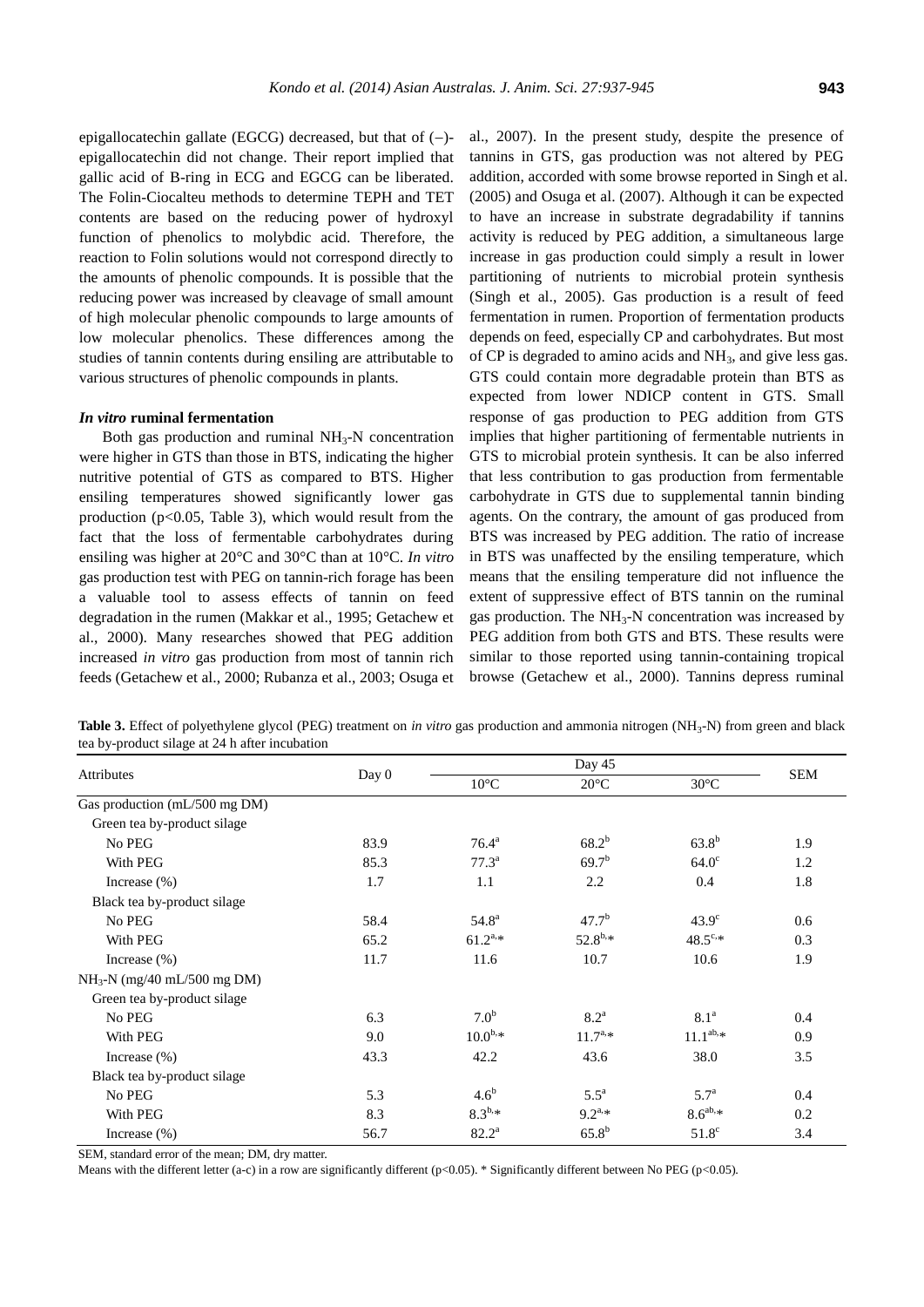degradation of proteins due to strongly binding with proteins in feed and/or microbial enzymes in rumen (Makkar et al., 1995). Among the tannin-protein complex, several interaction types such as hydrogen bonding, hydrophobic bonding can take place in principle (Oh et al., 1980). The PEG contains more effective cites (oxygen of ether linkage) which bind with hydroxyl group of tannins (Jones, 1965). The PEG as a tannin-binding agent has a high affinity to tannins and deactivate tannin's binding activity to proteins, and can be expected that PEG makes tannin-bound protein available to microbial degradation (Makkar et al., 1995). The response of improved  $NH_3-N$ concentration resulting from PEG treatment mainly reflects deactivation of tannin. In the present study, despite similarity in the amounts of tannins in GTS and BTS, relatively lower increase ratio in  $NH<sub>3</sub>-N$  by PEG existed in GTS (38% to 44%) than in BTS (52% to 82%). This indicated that tannins in GTS had a lower anti-nutritional activity than that in BTS when ensiled any temperature, and protein in GTS was relatively degradable than that in BTS.

## **CONCLUSION**

Ensiling did not affect TEPH and TET contents in either GTS or BTS. The CT contents in GTS could be partly lowered during ensiling at high temperature, but the storage temperature did not affect the suppressive activity of tannins in tea by-products based on *in vitro* ruminal fermentation test. Lower responses to PEG on gas production and NH3-N concentration from GTS than BTS at any ensiled temperature indicated that tannins in GTS could suppress rumen fermentation more weakly than that in BTS. Further studies are recommended for assessment of the nutritional value of GTS and BTS as protein supplements, compared with commercial protein-rich feedstuffs by *in vitro* and *in vivo* digestibility trials.

#### **ACKNOWLEDGMENTS**

The authors are grateful to POKKA Corporation (Aichi, Japan) for providing the tea by-products. We wish to thank the members of the Laboratory of Animal Production Sciences in Nagoya University for making GTS and BTS. M. Kondo is indebted to Mrs K. Goto for her helping with chemical analyses.

#### **REFERENCES**

- Albrecht, K. A. and R. E. Muck. 1991. [Proteolysis in ensiled](https://dl.sciencesocieties.org/publications/cs/abstracts/31/2/CS0310020464)  [forage legumes that vary in tannin concentration.](https://dl.sciencesocieties.org/publications/cs/abstracts/31/2/CS0310020464) Crop. Sci. 31:464-469.
- Barnett, A. J. G. 1951. [The colorimetric determination of lactic](http://www.ncbi.nlm.nih.gov/pmc/articles/PMC1197544/)  [acid in silage.](http://www.ncbi.nlm.nih.gov/pmc/articles/PMC1197544/) Biochem. J. 49:527-529.
- Bhatta, R., M. Saravanan, B, Luna, and K. T. Sampath. 2012. [Phenolic composition, fermentation profile, protozoa](http://www.ajas.info/Editor/manuscript/upload/25-180.pdf)  [population and methane production from sheanut](http://www.ajas.info/Editor/manuscript/upload/25-180.pdf)  (*[Butryospermum](http://www.ajas.info/Editor/manuscript/upload/25-180.pdf) Parkii*) byproducts *in vitro*. Asian Australas. J. Anim. Sci. 25:1389-1394.
- Getachew, G., H. P. S. Makkar, and K. Becker. 2000. [Effect of](http://journals.cambridge.org/action/displayAbstract?fromPage=online&aid=884924)  polyethylene glycol on *in vitro* [degradability of nitrogen and](http://journals.cambridge.org/action/displayAbstract?fromPage=online&aid=884924)  [microbial protein synthesis from tannin-rich browse and](http://journals.cambridge.org/action/displayAbstract?fromPage=online&aid=884924)  [herbaceous legumes.](http://journals.cambridge.org/action/displayAbstract?fromPage=online&aid=884924) Br. J. Nutr. 84:73-83.
- Graham, H. N. 1992. [Green tea composition, consumption, and](http://www.sciencedirect.com/science/article/pii/009174359290041F)  [polyphenol chemistry.](http://www.sciencedirect.com/science/article/pii/009174359290041F) Prev. Med. 21:334-350.
- Hymes-Fecht, U. C., G. A. Broderick, R. E. Muck, and J. H. Grabber. 2013. Replacing alfalfa [or red clover silage with](http://www.journalofdairyscience.org/article/S0022-0302(12)00816-8/abstract)  [birdsfoot trefoil silage in total mixed rations increases](http://www.journalofdairyscience.org/article/S0022-0302(12)00816-8/abstract)  [production of lactating dairy cows.](http://www.journalofdairyscience.org/article/S0022-0302(12)00816-8/abstract) J. Dairy Sci. 96:460-469.
- Ishihara, N., D. C. Chu, S. Akashi, and L. R. Juneja. 2001. [Improvement of intestinal microflora balance and prevention](http://www.sciencedirect.com/science/article/pii/S0301622600002335)  [of digestive and respiratory organ diseases in calves by green](http://www.sciencedirect.com/science/article/pii/S0301622600002335)  [tea extracts.](http://www.sciencedirect.com/science/article/pii/S0301622600002335) Livest. Prod. Sci. 68:217-229.
- Jones, D. E. 1965. [Banana tannin and its reaction with](http://www.nature.com/nature/journal/v206/n4981/abs/206299a0.html)  [polyethylene glycols.](http://www.nature.com/nature/journal/v206/n4981/abs/206299a0.html) Nature 206:299-300.
- Khetarpaul, N. and B. M. Chauhan. 1991. [Effect of natural](http://onlinelibrary.wiley.com/doi/10.1002/jsfa.2740550204/abstract)  [fermentaion on phytate and polyphenol content and](http://onlinelibrary.wiley.com/doi/10.1002/jsfa.2740550204/abstract) *in vitro* [digestibility of starch and protein of pearl millet \(](http://onlinelibrary.wiley.com/doi/10.1002/jsfa.2740550204/abstract)*Pennisetum [typhoideum](http://onlinelibrary.wiley.com/doi/10.1002/jsfa.2740550204/abstract)*). J. Sci. Food Agric. 55:189-195.
- Koehler, L. H. 1952. [Differentiation of carbohydrates by anthrone](http://pubs.acs.org/doi/abs/10.1021/ac60070a014)  [reaction rate and color intensity.](http://pubs.acs.org/doi/abs/10.1021/ac60070a014) Anal. Chem. 24:1576-1579.
- Kondo, M., K. Kita, and H. Yokota. 2004a. [Effects of tea leaf](http://onlinelibrary.wiley.com/doi/10.1002/jsfa.1718/abstract?deniedAccessCustomisedMessage=&userIsAuthenticated=false)  waste of green tea, oolong [tea, and black tea addition on](http://onlinelibrary.wiley.com/doi/10.1002/jsfa.1718/abstract?deniedAccessCustomisedMessage=&userIsAuthenticated=false)  sudangrass [silage quality and](http://onlinelibrary.wiley.com/doi/10.1002/jsfa.1718/abstract?deniedAccessCustomisedMessage=&userIsAuthenticated=false) *in vitro* gas production. J. Sci. Food Agric. 84:721-727.
- Kondo, M., K. Kita, and H. Yokota. 2004b. [Feeding value to goats](http://www.sciencedirect.com/science/article/pii/S0377840103003432)  of whole-crop oat [ensiled with green tea waste.](http://www.sciencedirect.com/science/article/pii/S0377840103003432) Anim. Feed Sci. Technol. 113:71-81.
- Kondo, M., K. Kita, and H. Yokota. 2006. [Evaluation of](http://www.ajas.info/Editor/manuscript/upload/19-87.pdf)  [fermentation characteristics and nutritive value of green tea](http://www.ajas.info/Editor/manuscript/upload/19-87.pdf)  [waste ensiled with byproducts](http://www.ajas.info/Editor/manuscript/upload/19-87.pdf) mixture for ruminants. Asian Australas. J. Anim. Sci. 19:533-540.
- Kozloski, G. V., C. J. Harter, F. Hentz, S. C. de Avilar, T. Orlandi, and C. M. Stefanello. 2012. [Intake, digestibility and nutrients](http://www.sciencedirect.com/science/article/pii/S0921448812002477)  [supply to wethers fed ryegrass and intraruminally infused with](http://www.sciencedirect.com/science/article/pii/S0921448812002477)  [levels of Acacia mearnsii tannin extract.](http://www.sciencedirect.com/science/article/pii/S0921448812002477) Small Rumin. Res. 106:125-130.
- Licitra, G., T. M. Hernandez, and P. J. Van Soest. 1996. [Standarization of procedures for nitrogen fractionation of](http://www.sciencedirect.com/science/article/pii/0377840195008373)  [ruminant](http://www.sciencedirect.com/science/article/pii/0377840195008373) feed. Anim. Feed Sci. Technol. 57:347-358.
- Makkar, H. P. S., M. Blummel, and K. Becker. 1995. [Formation of](http://journals.cambridge.org/action/displayAbstract?fromPage=online&aid=896024)  complexes [between polyvinyl pyrrolidones or polyethylene](http://journals.cambridge.org/action/displayAbstract?fromPage=online&aid=896024)  [glycols and tannins, and their implication in gas production](http://journals.cambridge.org/action/displayAbstract?fromPage=online&aid=896024)  [and true digestibility](http://journals.cambridge.org/action/displayAbstract?fromPage=online&aid=896024) in *in vitro* techniques. Br. J. Nutr. 73:897- 913.
- Makkar, H. P. S. and A. V. Goodchild. 1996. Quantification of Tannins: A Laboratory Manual. ICARDA, Aleppo, Syria.
- McDonald, P., A. R. Henderson, and S. J. Heron. 1991. The Biochemistry of Silage, 2nd Edn. Chalcombe Publications, Aberystwyth, UK. pp. 31-32.
- Menke, K. H. and H. Stengass. 1988. Estimation of the energetic feed value obtained from chemical analysis and *in vitro* gas production using rumen fluid. Anim. Res. Develop. 28:7-55.